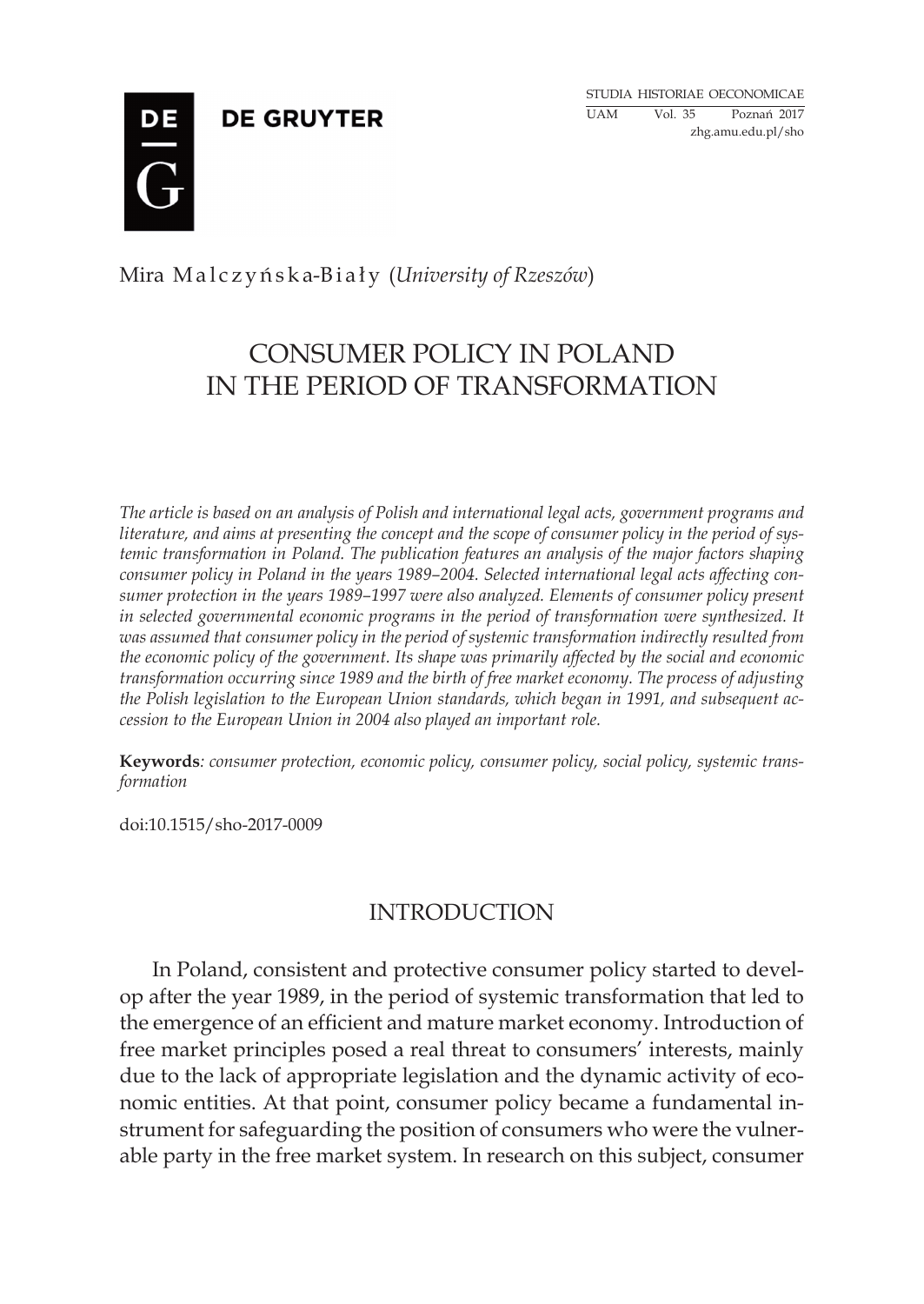policy is understood as all intentional actions of the state aiming at achieving such conditions in which consumers can make use of their income to optimally satisfy their needs [Niepokulczycka M. 1998: 105].

The research covers the years 1989–2004. 1989 is the year of systemic transformation in Poland, which allowed for the development of free market economy, adoption of the Act of February 24, 1990 on Counteracting Monopolistic Practices, and the establishment of the Polish Competition Council. In the following years, consumer policy gradually progressed, as reflected by consumer legislation. Initially (i.e. in the years 1989–1997), Polish consumer policy was primarily shaped by two factors. Firstly, it was an integral part of the government's socio-economic policy. Secondly, it resulted from legally binding international agreements that Poland entered into (including the resolution of the United Nations on consumer protection, the Europe Agreement, and the instruction of the OECD Committee on Consumer Policy). Consequently, the undertaken actions initiated the Polish journey towards creating a modern national consumer policy in the conditions of free market economy.

Since 1998, the Polish government engaged in shaping consumer policy. At that time consumer policy began to be identified with setting strategic goals and directions for action, required to achieve the desired level of consumer protection. The 1990s were also the time during which Poland was preparing to join the EU through a process of harmonization of national legislation with EU requirements, including consumer protection law. The last year discussed in this paper is the year 2004, when Poland became a member state of the European Union. This involved the introduction of a multidimensional consumer policy, identical with EU policy, implemented by a variety of governmental and non-governmental organizations.

### CONSUMER POLICY IN POLAND IN THE YEARS 1989–1997

The development of consumer policy in Poland in the years 1989–1997 can be analyzed in two aspects. Firstly, it resulted from various obligations that Poland undertook as a member of international organizations. Secondly, it was part of governmental programs, which involved socioeconomic and competition policies.

With regards to international obligations, Poland's membership in the United Nations was fundamental. The guidelines of the United Nations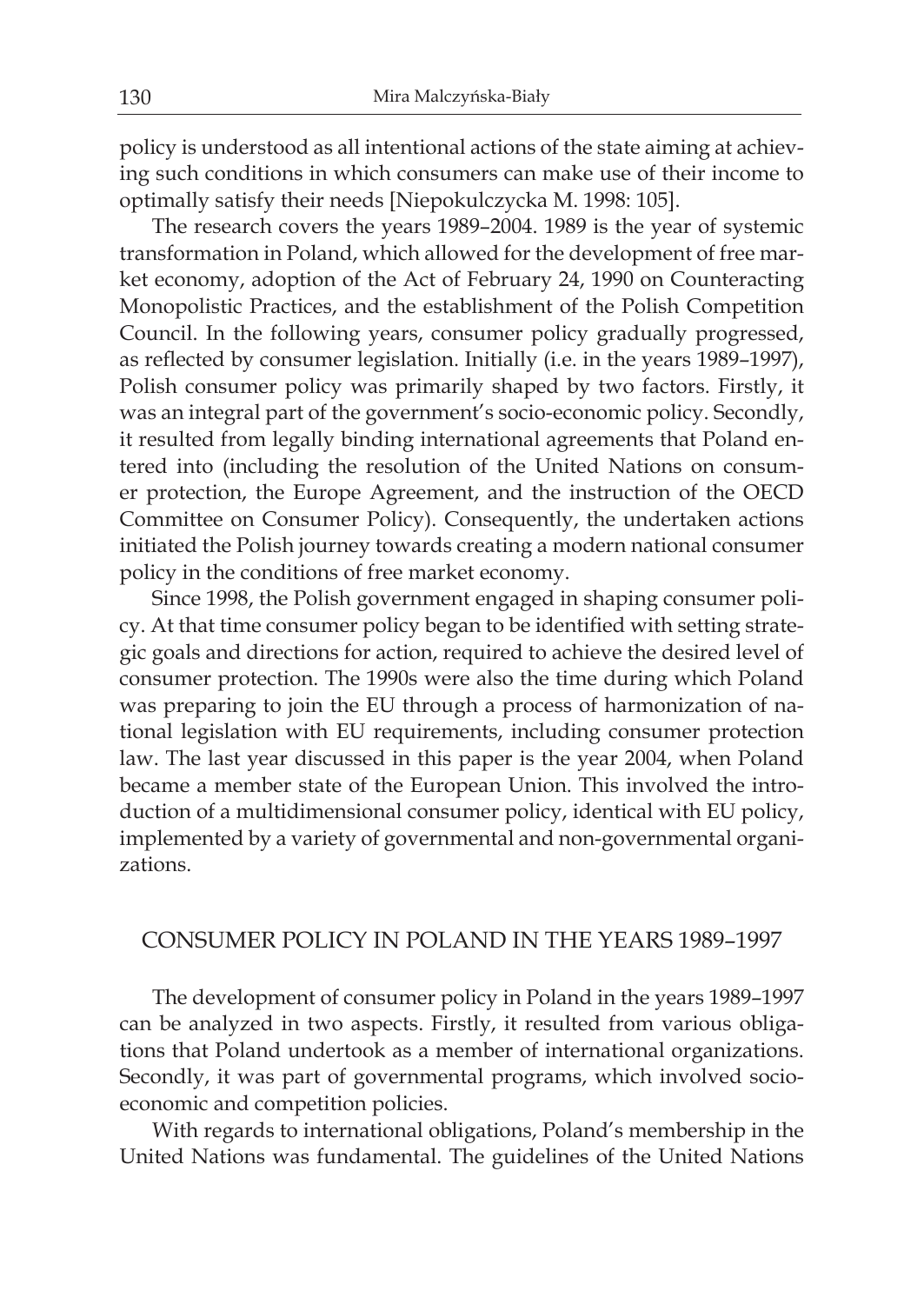Consumer Protection Resolution [http://www.un.org/] adopted during the 39th session of the General Assembly, on April 16, 1985 in New York, were an impulse for the development of consumer policy in Poland. The resolution took into account the welfare and needs of consumers everywhere, but particularly in developing countries. According to the resolution, the main objectives of the UN included supporting the member states in providing and maintaining an adequate level of consumer protection. This objective was to be achieved by facilitating the production and distribution of goods that met the required standards and satisfied consumers' needs and desires, supporting ethical behavior of businesses dealing with the production and distribution of consumer goods and services, and assisting member states in preventing abusive business practices, both on a local and on a global scale. This document also emphasized the need to promote the development of independent consumer groups and organizations, as well as their international cooperation.

Another impulse was provided by a resolution adopted in 1988 by the United Nations Economic and Social Council, which encouraged the governments of member states to create and implement consumer policy, and to apply the UN guidelines in national legislation. During a session of the UN Economic and Social Council in 1990, it was pointed out that in the face of intensifying international movement of goods, people, and information, consumer protection was no longer a domestic issue, but a global one [Niepokulczycka M. 1999: 14].

Other actions related to consumer policy in the years 1989–1997 were determined by the fact that on November 22, 1996 Poland joined the Organization for Economic Co-operation and Development [Journal of Laws 1996, no. 128, item 603]. Consumer rights declaration can be found in the instructions of the OECD Committee on Consumer Policy [Ringstedt N. 1990: 467]. The Committee closely cooperated with the governments of its member states, experts from consumer organizations, and entrepreneurs. The Committee made a distinction between physical and economic consumer rights. Physical consumer rights featured the aspect of health and safety, considered important in OECD countries. Economic consumer rights involved protection against fraud and deception, offensive sales techniques and misleading advertisements [Day G., Aaker D. 1970: 15].

The main element that, in a way, pushed Poland to develop a consistent consumer policy was its signing of the Europe Agreement with the European Communities on December 16, 1991 [Journal of Laws 1994, no. 11, item 38]. Articles 68 and 69 of the Agreement obliged Poland to align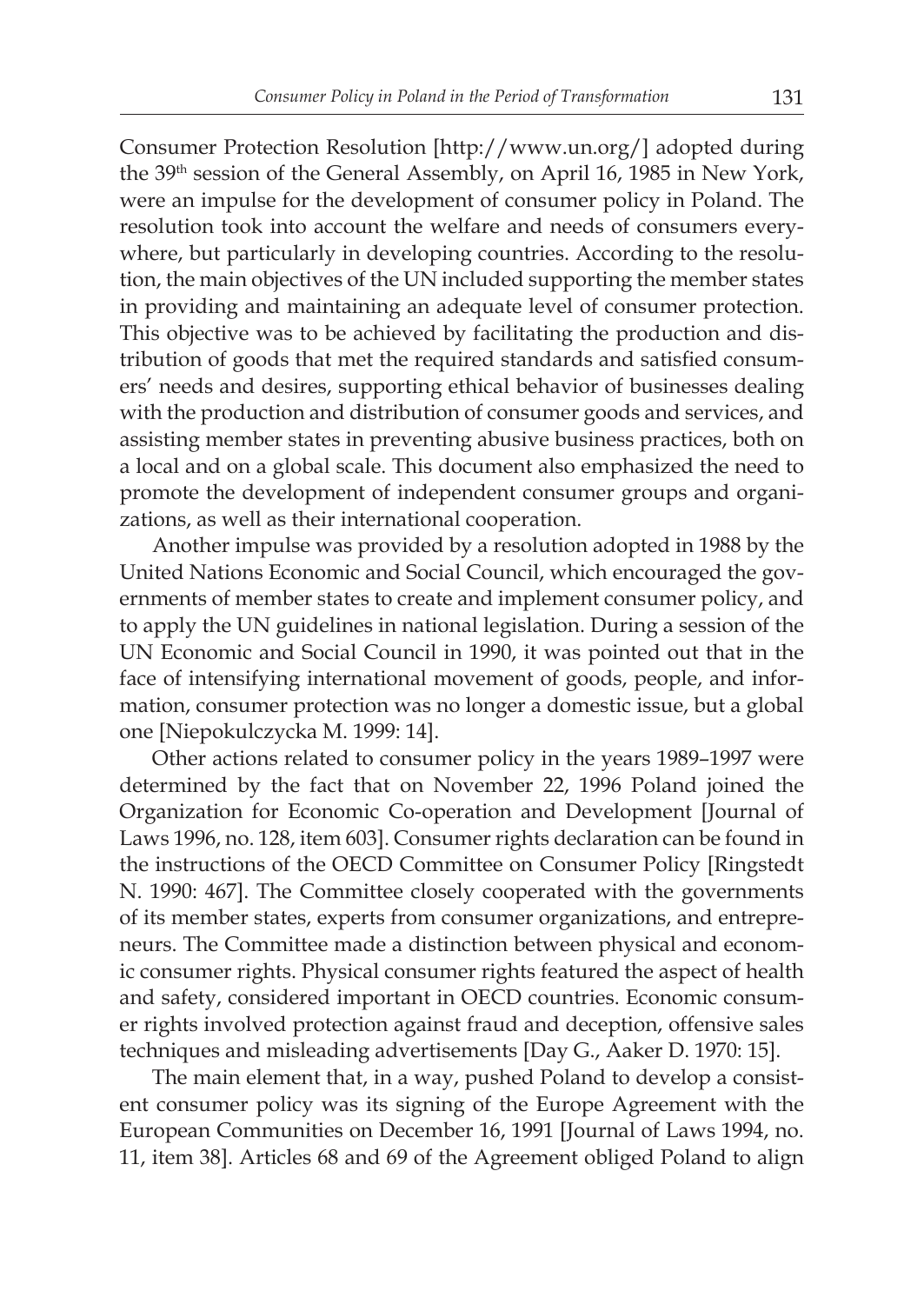its domestic consumer law with the legislation of the Communities. It also meant that its consumer policy had to be consistent with the Community consumer policy.

In the discussed period, consumer policy-related activities were also indirectly affected by the socio-economic policy of the government. Some regulations regarded broadly understood consumer welfare. The directions of socio-economic policy of the Polish government in the years 1989– 1997 were mainly defined within two programs. The first economic program adopted by the Council of Ministers on October 9, 1989 highlighted the need to undertake actions aiming at protecting the economic interests of consumers by counteracting monopolistic market practices. In the mid-1990s the structures, forms of ownership, and the rules of trade changed entirely. In terms of their range and dynamics, these transformations were ahead of transformations in other sectors of the economy. The development of the private sector was accompanied by a threefold increase in the number of retail and wholesale outlets [*Retail and services*... 1995: 113].

Until 1990, there had been no Polish governmental body dealing with consumer protection. This situation changed when the Act of February 24, 1990 established the Polish Competition Council — a central national administrative body for counteracting monopolistic practices [Journal of Laws, 1990, no 14, item 88]. From the consumers' perspective, two provisions of article 4(1) of the Act were particularly important. First of all, the article prohibited any monopolistic practices which involved imposing onerous contract terms in order to obtain unjustified advantages for the business. Furthermore, it was illegal to make the conclusion of a contract contingent on the other party accepting or performing another service, not connected with the object of the contract, which they would not have accepted or performed otherwise. Additionally, according to article 4(2), it was considered harmful for the consumer, and thus prohibited, to fix prices among competitors, share markets according to any criteria, limit the volume of production or sales, restrict competitive economic entities from accessing the market or eliminate them from the market, and agree among competitors on the terms of contracts with consumers. Article 5 prohibited restricting competition and offering privileged status to certain economic entities in acquiring, selling, and purchasing of goods. All such actions were illegal, except when necessary to conduct a business activity and when they did not result in a significant restriction of competition (Article 6).

Another medium-term socio-economic development program, important from the point of view of consumer protection in the discussed peri-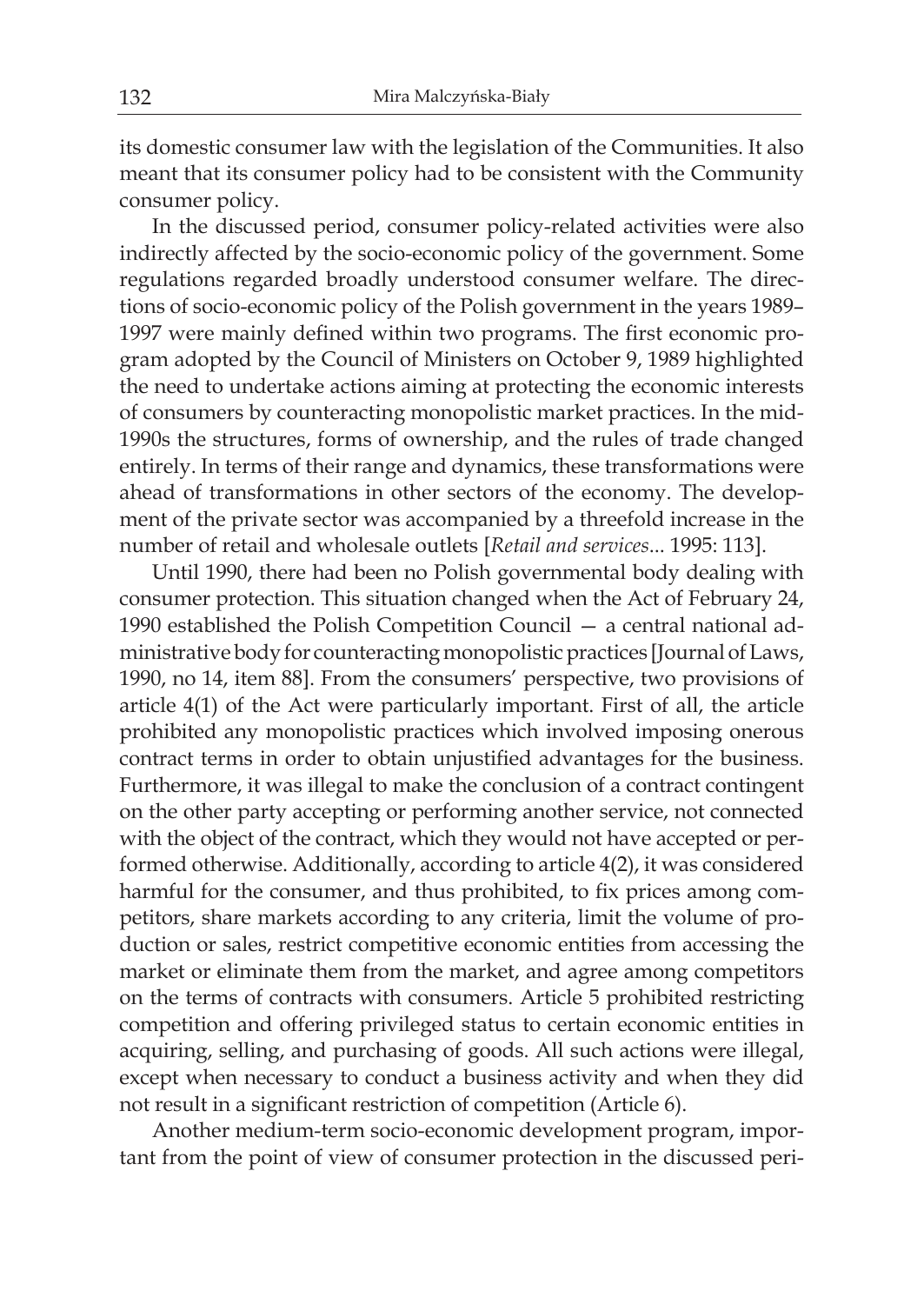od, was the *Strategy for Poland* for the years 1994–1997 [Kołodko G. 1994: 41-90].

Point 7 of the program stipulated that the international competitiveness of the economy is a measure of economic success and the source of cultural progress. It was emphasized that the position of consumers and producers depends on the level of competitiveness. One of the goals of the policy was to increase the competitiveness of Polish producers in the domestic market and to improve their global position. In order to achieve that goal, the influx of foreign capital was increased, particularly in private direct investments. The program provided for creating stable and favorable conditions for these investments, in accordance with the principle of sector equality. In order to increase international economic competitiveness and to attract foreign capital, the government was to initiate various infrastructure-related projects. The strategy comprised ten chapters discussing "key programs" [*Strategy for Poland…*, 1994: 47–69]. For the consumers, the most important regulations were those discussed in Chapter 9, which concerned "the safety of economic activities and the absorption of gray market", and Chapter 10, which concerned "the international competitiveness of the Polish economy" [*Directions of socio-economic policy until 1994*, 1992: 47-49].

The development of adequate pro-competition policy was in the interest of consumers. This involved state interventions in market distribution mechanisms and the creation of opportunities and conditions for individualizing the process of satisfying needs. The policy resulted in a diversification in the level and structure of consumption and a dominance of the incentive functions of consumption [Małysa-Kaleta A. 2002: 22–23].

Protecting consumers as the more vulnerable party in economic activity was strictly related to the protection of competition. The *Government program of competition development in the years 1991–1993*, adopted during the seating of the Council of Ministers on May 14, 1991, confirmed the need to develop a comprehensive consumer policy in Poland. It highlighted the fundamental objective of the government's economic policy in the process of developing market economy – protection and promotion of competition. Competition was supposed to drive efficiency among economic entities, and was considered the basic condition for protecting consumer interests (Chapter 2, point 1). The problem with implementing the policy of direct competition, i.e. competition between entities operating in the market, and potential competition in the form of competing over the market, lay in the immaturity of market relations in the economy. In prac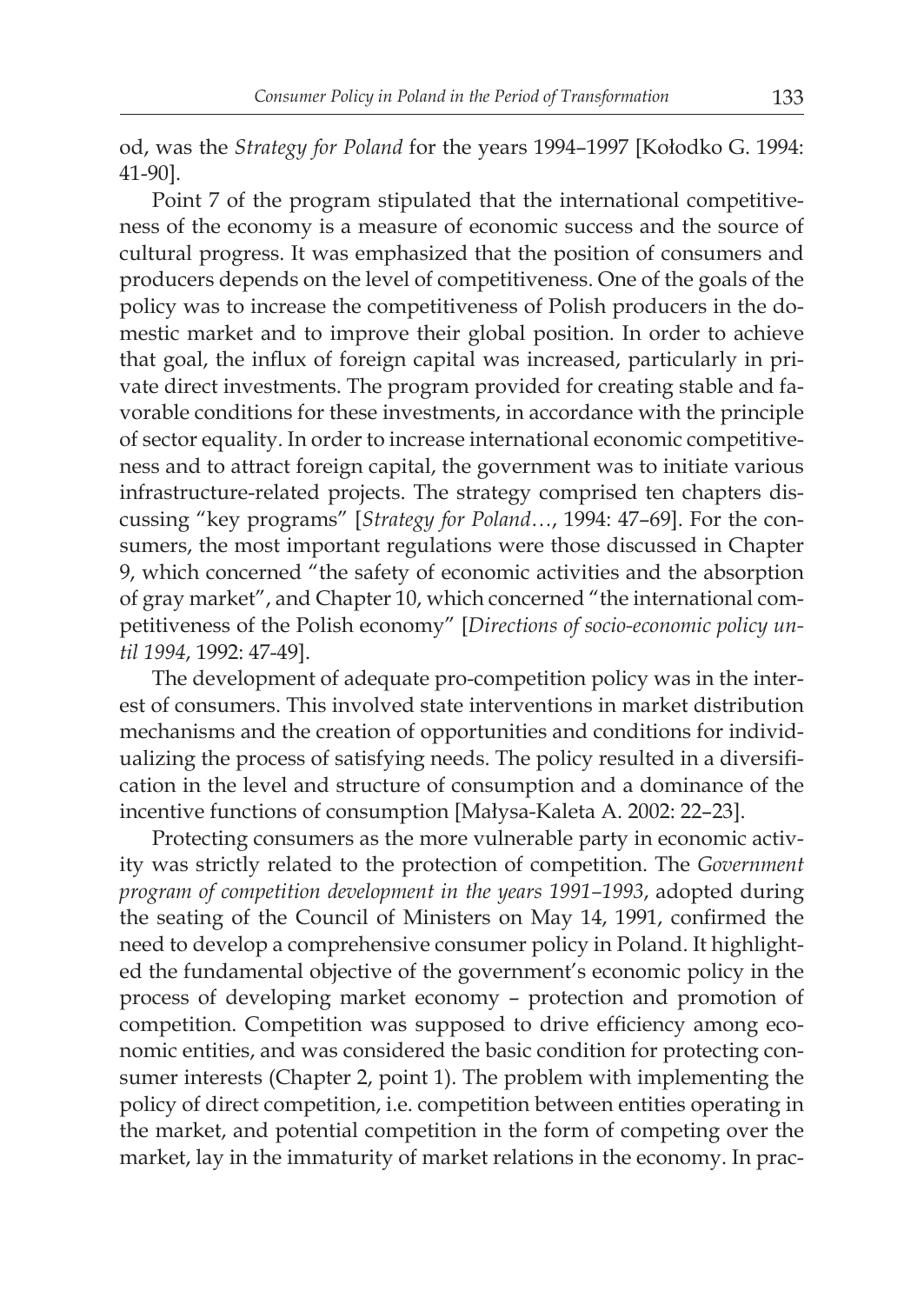tice, this was reflected in excessive concentration of the production, complicated and unstable legal regulations, dominance of national ownership, insufficiency of modern technologies of production and service provision, and lack of staff qualified in enterprise management in market economy conditions (Chapter 2, point 2). The markers of the pro-competition policy included the liberalization of economic cooperation with foreign entities and the corresponding anti-monopoly policy, as well as the restructuring and privatization of national companies [*The Government Program for the Protection of Competition*, 1993: 9–13].

## CONSUMER POLICY IN POLAND IN THE YEARS 1998–2004

Consumer policy in Poland in the years 1998–2004 developed rapidly. This was the period when the real need to create national programs, including strategic goals important from the perspective of consumers and methods for their implementation, was acknowledged. In the analyzed period, three government consumer policy programs were implemented: for the years 1998–1999, 2000–2001, and 2002–2003. The programs included the main goals, which involved the creation of relevant institutions and legislation to enable the protection of consumers in terms of health and economic safety, consumer claims, and the development of consumer education and information.

On September 15, 1998, the Council of Ministers adopted the *Go vernment project of consumer policy for the years 1998–1999* developed by the President of the Office of Competition and Consumer Protection (UOKiK). UOKiK had an exceptional role in shaping national consumer policy, though other national administration bodies, consumer organizations, and local governments were also involved in implementing the strategic tasks [*Government consumer polity program for years 1998–1999*, 1998]. This document was the first detailed action program aiming at protecting consumers' welfare. It provided for the creation of a pro-consumer formal and legal base, adjustment of Polish regulations to the legal standards of the EU, as well as education, information, and control activities. Consumer policy was meant to provide health and economic security for consumers, increase access to the justice system, create legal and financial conditions fostering the development of a consumer movement, and activate local government bodies in terms of protecting consumer interests [Ostrowska E. 1998: 16].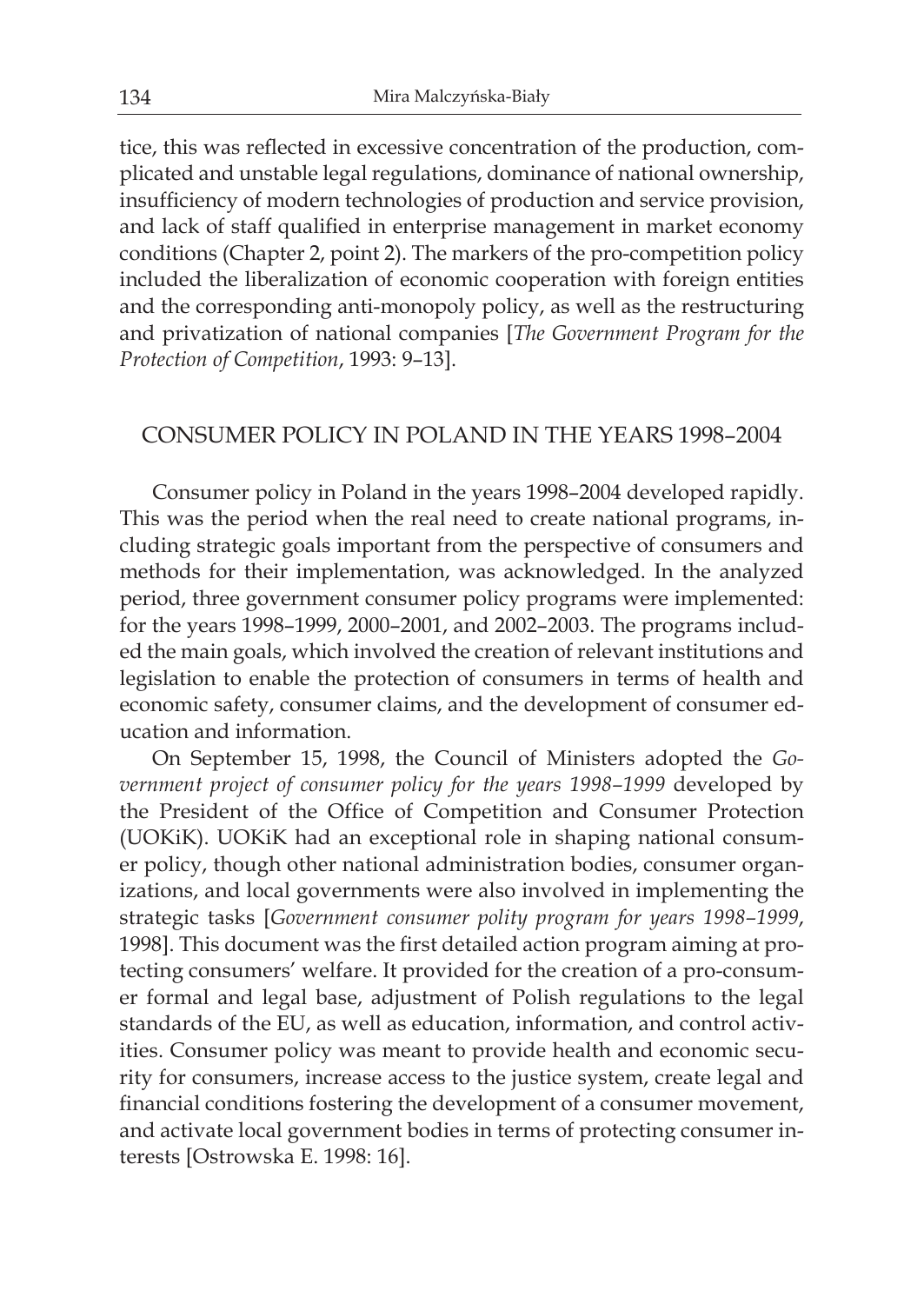The program indicated the need to promote consumer policy and emphasized its significance as an important field of the government's socioeconomic activity. The consumer policy strategy for the years 1998–1999 comprised five parts. Part one introduced the issues of consumer policy. Part two identified the basic problems of protecting consumers in Poland. Part three indicated the objectives, directions, and instruments of consumer policy. Part four featured a detailed timetable of actions to be implemented in the years 1998–1999. The final part was a summary. The introduction referred to the fundamental legal regulations for protecting consumer rights in the EU: the Maastricht Treaty and the subsequent legislative initiatives in the form of consumer policy programs. It was pointed out that in member states, legislative activity should be accompanied by the creation of institutional infrastructure aiming at implementing and supervising actions for the benefit of consumers [*Consumer policy program for the years 1998–1999*, 1998: 100].

Consumer policy of the government for the years 2000–2001 was adopted by the Council of Ministers on May 30, 2000. This document was the second governmental strategy concerning consumer protection. It described the progress of works in the field of consumer policy and the direction of actions for the years 2000–2001, along with a detailed schedule for implementing the tasks. The consumer policy program for the years 2000–2001 reaffirmed the significance of the following fundamental principles: stronger health-related and economic consumer security, easier access to the justice system, development of consumer awareness, establishment of consumer organizations, active local government bodies, and strong position of UOKiK. As these were long-term aims, it was pointed out that the relevant activities must be continued. As a consequence of the development of consumer needs in Poland, the methods of achieving the desired level of consumer right protection were modified. If an average consumer were to experience real benefits, legal standards of consumer protection had to be improved through the implementation and efficient enforcement of new regulations. The consumer policy strategy for the years 2000–2001 defined six basic areas where the state can operate. The first area involved the introduction of new pro-consumer regulations regarding the protection of the economic interest and health of consumers in the market practice. The second one was about increasing the effectiveness of market supervision and coordinating actions of inspectors and supervisory bodies. The third one aimed at developing laws enabling further alignment of the domestic consumer law with EU standards. The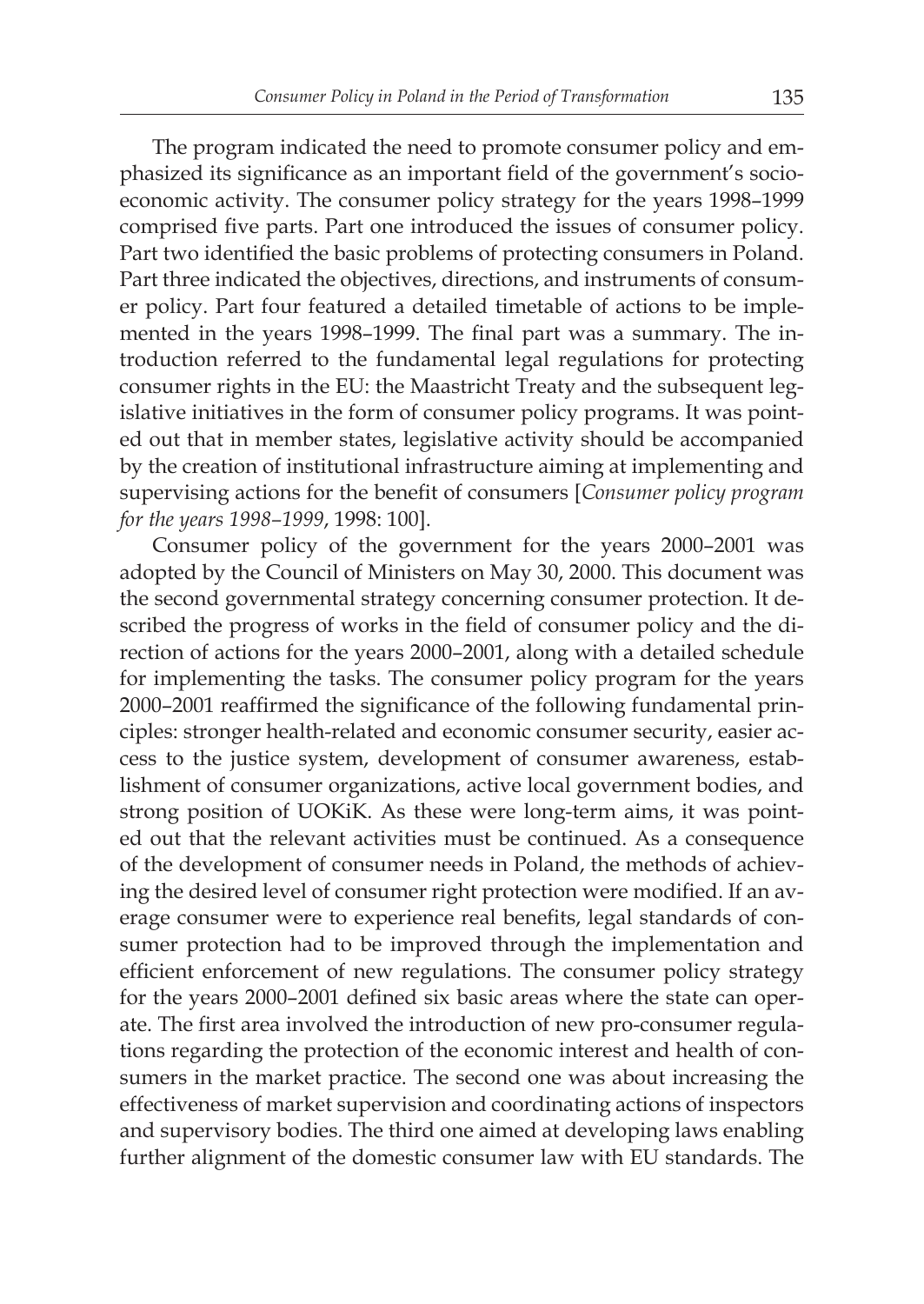fourth aspect involved strengthening the regional institutional infrastructure for consumer protection. The fifth one was related to expanding cooperation and dialogue with non-governmental organizations. The sixth one was related to promoting consumer knowledge. The actions included in the consumer policy for the years 2000–2001 were financed from the state budget, as well as from the PHARE fund, in particular when building the system of product safety supervision [*Governmental consumer policy for the years 2000–2001*, 2000: 130–132].

Governmental consumer policy for the years 2002–2003 was a set of priority concepts and government plans in the field of protecting consumer interests. The document comprised an introduction, five sections, and a timetable for implementing the planned actions. In the introduction, the document reaffirmed the integral role of consumer policy in the socioeconomic policy of the government. Section one included a description of the overall consumer policy implementation in the years 1998–2001. Section two identified the indicators of the governmental consumer policy for the years 2002–2003. The document pointed out that the government's activity concerning the protection of consumers in the years 2002– 2003 resulted from the obligation to harmonize the Polish law with the EU legislation, as well as from the program of the government. The adopted time frame allowed for formulating and implementing specific tasks related to the end of preparations for EU accession with regard to consumer protection. Therefore, priority actions aimed at fully adjusting the organizational and legal infrastructure for consumer protection to the EU standards. The directions of consumer policy in the discussed period were shaped by the governmental program for improving citizens' safety and protecting the most vulnerable social groups. The strategy highlighted the need to increase economic and health-related safety of consumers, taking into account the difficult economic situation in Poland at that time. Unemployment levels were high, as was the number of families living at the minimum subsistence level. The deteriorating financial situation of the society and the need to protect those most economically vulnerable justified the priority given to actions aiming at providing economic security to the consumers. The document highlighted the unacceptability of a situation in which citizens with just enough means to satisfy the most basic needs can lose even these means as a result of frauds committed by certain business operators. To prevent such situations, actions directed towards counteracting behaviors harmful to consumers were intensified. Improved protection of customers and the elimination of market practic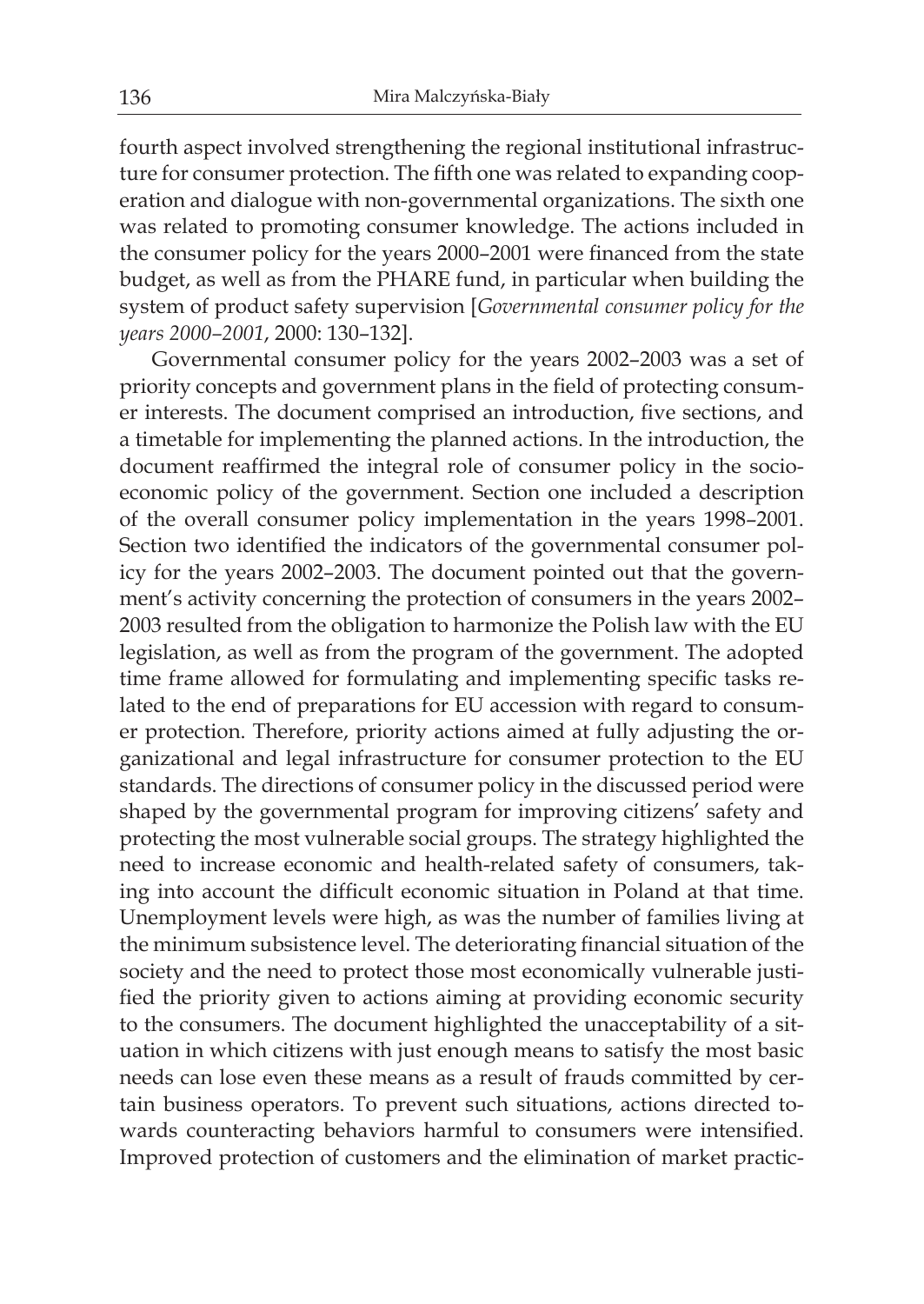es violating their interests were important elements in building trust in the democratic procedures of the state and law among citizens. These actions were also meant to enhance market transparency and fair competition between businesses [*Governmental consumer policy for the years 2002– 2003*, 2002: 140–142].

When Poland joined the European Union, the domestic consumer policy was coordinated with the consumer policy of the EU. All major objectives of the governmental consumer policy for the years 2004–2006 were identical with the EU consumer policy strategy for the years 2004–2006 [*Consumer Policy Strategy 2002-2006*, 2002]. The Strategy referred to fundamental European values: democracy, subsidiarity, and solidarity. It identified four main goals, having taken into consideration previous experiences concerning the functioning of the consumer protection system, as well as new challenges related to Poland's membership in the EU and the European single market. The first goal concerned the creation of a safe and consumer-friendly market. The second one was related to undertaking actions aiming at promoting self-regulation mechanisms and social dialogue for consumer protection. The third goal regarded the creation of an efficient system of information, advice, and consumer claims. The last goal highlighted the importance of a pro-active information and education policy [*The strategy of consumer policy for the years 2004–2006*, 2004: 112–113].

### CONCLUSIONS

Social and economic transformation that occurred in Poland in the early 1990s, revolutionized the situation of consumers. In the previous system of deficits and controlled prices, the problem of demand for specific consumer products was solved either by spending more time in queues or by imposing informal limitations-related charges [Rosati D. 1998: 322]. In the new market situation, consumers could choose from a wide range of consumer goods and services, both in terms of quantity and quality. The diversity was thrilling, but also confusing, as consumers wondered how to make the right choice [Światowy G. 1998: 133]. Financial means were the main factor restricting consumption. Consumer goods with their new prices were simply unattainable for a large group of consumers.

Systemic transformation in Poland put the issue of consumer protection in a whole new light. With the development of market economy, threats to consumer interests did not decrease, but simply changed in nature and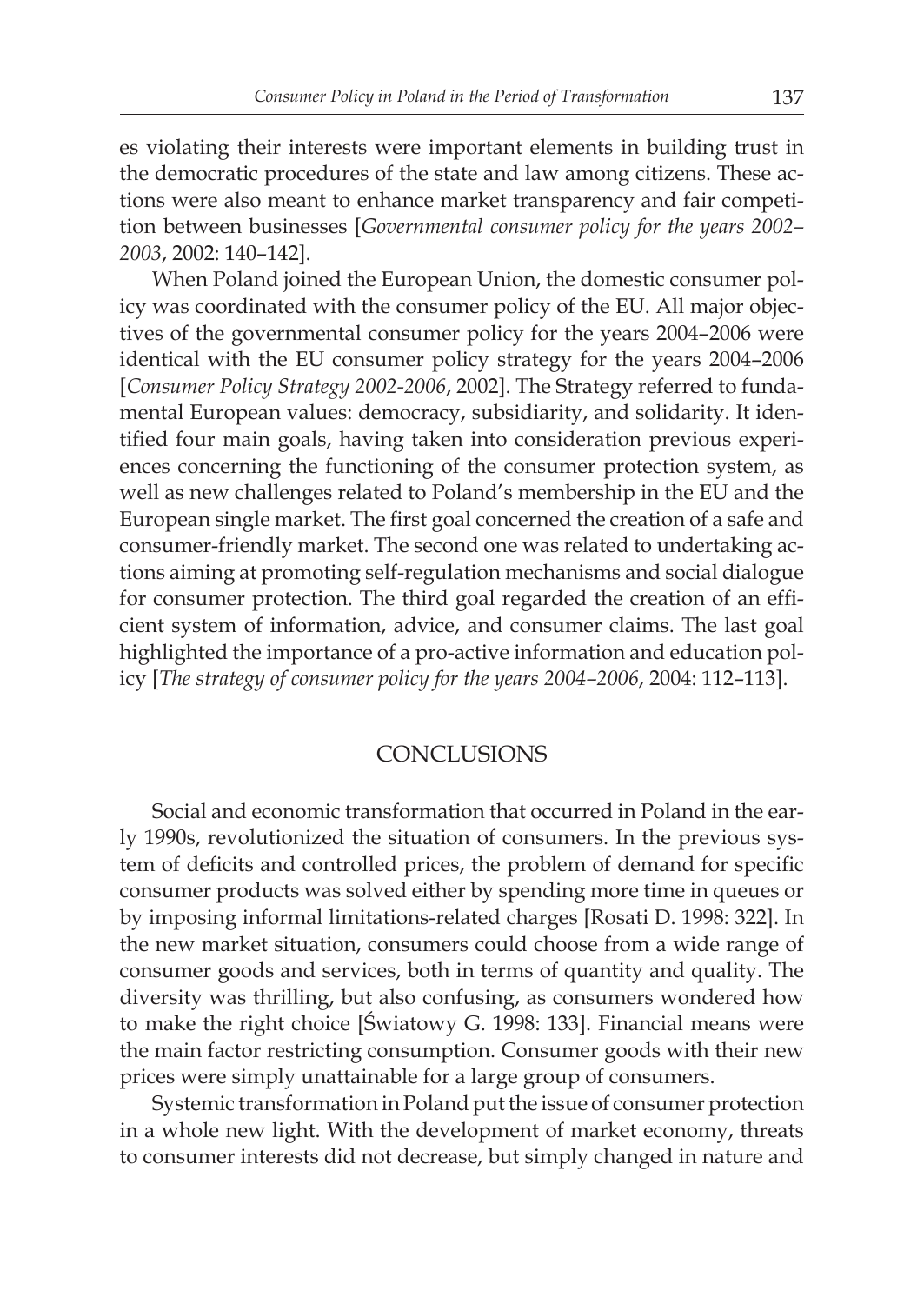scope. Free market eliminated the problems known in the previous system, but also introduced new ones [Wilk K. 2000: 230]. Aggressive market offers, marketing techniques, out of office transactions and a growing importance and new forms of loans — all of which had been unknown until that point and were brought about by the emergence of private capital, diffusion of economic entities and open borders — became real threats to consumers [Ozimek I. 1999: 282]. It became crucial to protect the consumers against the problems with which the developed countries had struggled previously. These included unfair commercial practices associated, for example, with signing contracts, unfair contract terms, abusing the element of surprise, unusual or misleading market offers, lack of transparency of contract terms, and lack of information concerning the service, its subject, or the terms of the whole contract. The market saw the emergence of new, anonymous products, unknown to the general audience, lacking clear identification of the producer and importer, with labeling in foreign languages. Very often these were dangerous products, introduced into the market with no information or warning [Łętowska E. 2002: 6]. As Poland was evolving towards the free market economy, it became an ideal place for importing both desired new products, and unacceptable and illegal products, techniques, and behaviors that consumers in more developed countries were legally protected against [Łętowska E. 2002: 8]. The developing market saw the appearance of offers and services among which the consumers could not make a rational choice. They completely trusted advertisements, and they did not know what rights they had and how to enforce them.

The social and economic transformation led to the emergence of a peculiar vision of the market economy. It was commonly believed that in the market economy, as privileges for national companies were abolished, privileges for consumers would not be tolerated either [Łętowska E., 2002: 2]. Another proposed view was related to the conviction that free market and competition would naturally provide protection to the consumers. The practice of economic life revealed that the situation of entities in the market was unequal — the consumer was the more vulnerable party [Próchniak E., Zgadło J. 1998: 151].

In Poland, new challenges included: providing consumers with adequate legal protection, allowing for the satisfaction of conscious consumer needs, protecting consumers against producers' manipulation, as well as education concerning the market, products, threats, and consumer rights. Consistent consumer policy was meant to help achieve these objectives.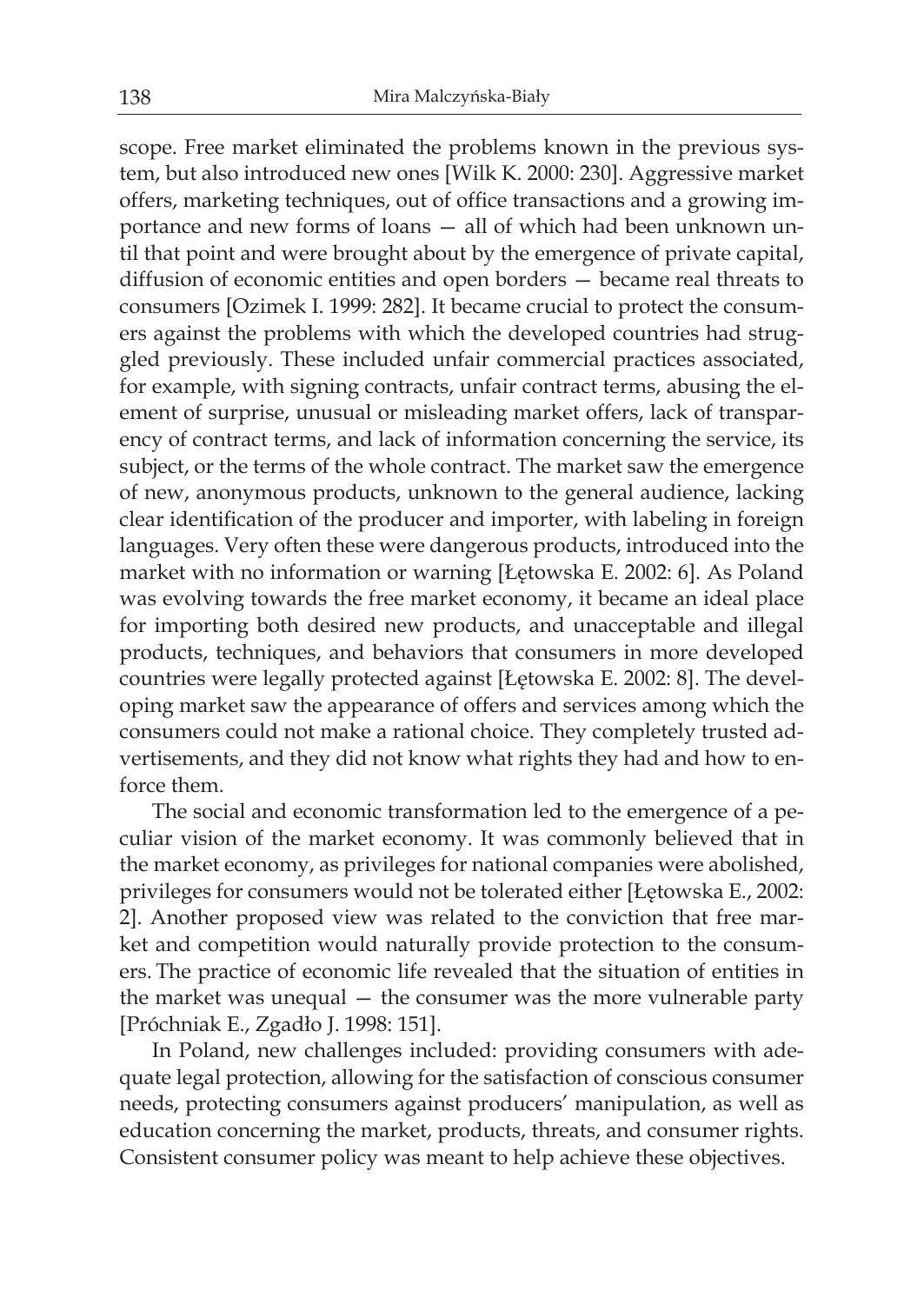The analysis of the development of consumer policy in Poland in the years 1989–2004 brings several important conclusions. In the initial period, i.e. in the years 1989–1997, though there was no single governmental document featuring directions of actions related to consumer policy, numerous organizational and legal actions were undertaken to protect consumer interests. They resulted from international obligations, but also from the needs which emerged due to the development of free market economy. Since 1998, Poland has had a specific consumer policy (aiming at the achievement of major strategic goals) set for subsequent periods. After 2004, the objectives of domestic consumer policy have been harmonized with EU standards. At present, legal and organizational standards in Poland do not differ from those of the EU, and Polish consumers can make transactions freely and safely, not only in Poland, but also in the whole European Union.

#### BIBLIOGRAPHY

#### **Printed resources**

- *Consumer Policy Strategy 2002–2006*, (2002), Communication from the Commission to the European Parliament, The Council, The Economic and Social Committee and the Committee of the Regions, COM, no. 208, final 7.05.2002.
- *Handel i usługi w warunkach transformacji-uwarunkowania i bariery rozwoju. Opracowanie Departamentu Rynku i Ochrony Konsumenta PIH* [*Trade and services in the period of transformation — conditions and barriers to development. The report of the Department of Market and Consumer Protection of the Polish Trade Chamber*] (1995), "Przegląd Rządowy" [Government Review] no. 11, p. 112–115.
- Journal of Laws, 1990, no. 14, item 88 Counteracting Monopolistic practices.
- Journal of Laws, 1994, no. 11, item 38 The Europe Agreement establishing an Association between the European Communities and their Member States, of the one part and the Republic of Poland, of the other part, made in Brussels on December 16, 1991.
- Journal of Laws, 2004, no. 128, item 603 Ratification of the Convention on the Organization of Economic Cooperation and Development.
- *Kierunki polityki społeczno gospodarczej do 1994 roku*. *Dokument rządu RP,* [Directions of the socio-economic policy until 1994. The document of the government of the Republic of Poland] (1992), "Przegląd Rządowy" [Government Review] no. 3, p. 47–49.
- *Polityka konsumencka rządu na lata 2000-2001. Dokument przyjęty przez Radę Ministrów 30 maja 2000 r. Opracowanie Urzędu Ochrony Konkurencji i Konsumentów* [Consumer policy of the government for the years 2000–2001. The document adopted by the Council of Ministers on May 30, 2000. Report of the Office of Competition and Consumer Protection] (2000), "Przegląd Rządowy" [Government Review] no.8, p. 121–136.
- *Polityka konsumencka rządu na lata 2002-2003. Dokument przygotowany w Urzędzie Ochrony Konkurencji i Konsumentów, zaakceptowany przez rząd 12 marca 2002 r.* [Consumer policy of the government for the years 2002–2003. Document prepared in the Office of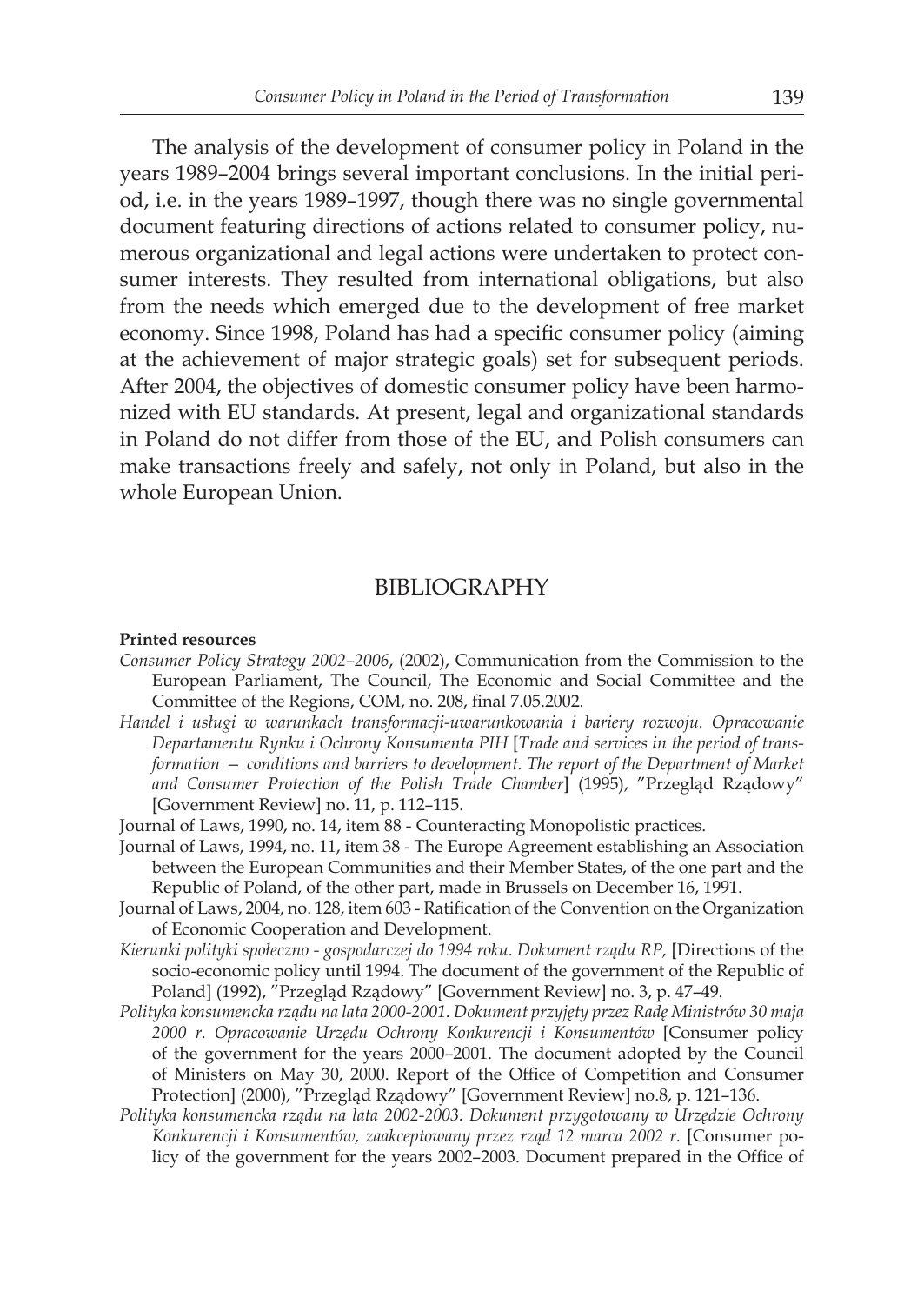Competition and Consumer Protection, accepted by the government on March 12, 2002] (2002), "Przegląd Rządowy" [Government Review] no. 5, p.137–155.

- *Program polityki konsumenckiej na lata 1998-1999. Opracowanie Urzędu Ochrony Konkurencji i Konsumentów* [Government consumer policy program for the years 1998–1999. Report of the Office of Competition and Consumer Protection] (1998), "Przegląd Rządowy" [Government Review] no. 12, p. 100–109.
- Resolution on the protection of consumers was signed unanimously by the member states including Poland on April 1985 http://www.un.org/documents/ga/res/39/a39r248. htm, (access on August 3, 2017).
- *Rządowy program ochrony konkurencji* [Governmental program of competition protection] (1993), "Biuletyn Urzędu Antymonopolowego*"* [Polish Competition Council Bulletin] no. 1, p. 9–13.
- *Strategia dla Polski. Rządowy program polityki społeczno-gospodarczej na lata 1994-1997* [Strategy for Poland. Government program of socio-economic policy for the years 1994–1997] (1994), *Przegląd Rządowy* [Government Review], issue 6, p. 47–69.
- *Strategia polityki konsumenckiej na lata 2004-2006* [Strategy of consumer policy for the years 2004–2006] (2004), "Przegląd Rządowy" [Government Review] no. 9, p. 109–113.

#### **Literature**

Day G., Aaker D. (1970), *A Guide to Consumerism*, "Journal of Marketing" no. 4, p.13–15.

- Kołodko G. (1994), *Strategia dla Polski* [Strategy for Poland], Wydawnictwo Poltext, Warsaw.
- Łętowska E. (2002), *Prawo umów konsumenckich* [Consumer agreement law], C. H. Beck, Warsaw.
- Małysa-Kaleta A. (2002), *Konsumpcja w kształtowaniu życia Polaków* [Consumption in shaping Poles' lives], [in:] Kędzior Z., Kieżel E. (ed.), "Konsumpcja i rynek w warunkach zmian systemowych" [Consumption and market in the period of systemic transformation], Polskie Wydawnictwo Ekonomiczne, Warsaw, p. 22–23
- Niepokulczycka M. (1998), *Polityka konsumencka w Polsce aspekt integracyjny* [Consumer policy in Poland — aspect of integration], [in:] Gutkowska K., Ozimek I. (ed.), "Socjoekonomiczna i prawna sytuacja konsumentów w Polsce w obliczu integracji z Unią Europejską*"* [Socioeconomic and legal situation of consumers in Poland and the integration with the European Union], Wydawnictwo SGGW, Warsaw, p. 105–119
- Niepokulczycka M. (1999), *Polityka konsumencka i ochrona interesów konsumentów: Materiały dla pracowników i działaczy samorządów terytorialnych* [Consumer policy and protection of consumer welfare: information for local governments' employees and activists], Federacja Konsumentów, Warsaw.
- Ostrowska E (1998), *Ochrona konsumentów* [Protecting consumers], "Biuletyn Urzędu Ochrony Konkurencji i Konsumentów" [Bulletin of the Office of Competition and Consumer Protection], no. 18–19, p. 16.
- Ozimek I. (1999), *Stan świadomości polskich konsumentów w zakresie ochrony konsumenta w Polsce w perspektywie integracji z UE* [Level of Polish consumers' awareness regarding consumer protection in Poland in the light of the future integration with the EU], [in:] Karcz K. (ed.), "Konsument i przedsiębiorstwo w przestrzeni europejskiej – etnocentryzm czy globalizacja?" [Consumer and business in Europe — ethnocentrism or globalization?], Wydawnictwo Akademii Ekonomicznej im. Karola Adamieckiego, Katowice, p. 280–292.
- Próchniak E., Zgadło J. (1998), *Ochrona konkurencji i konsumenta* [Protecting competition and consumers], Oficyna Wydawnicza Ośrodka Postępu Organizacyjnego, Bydgoszcz.